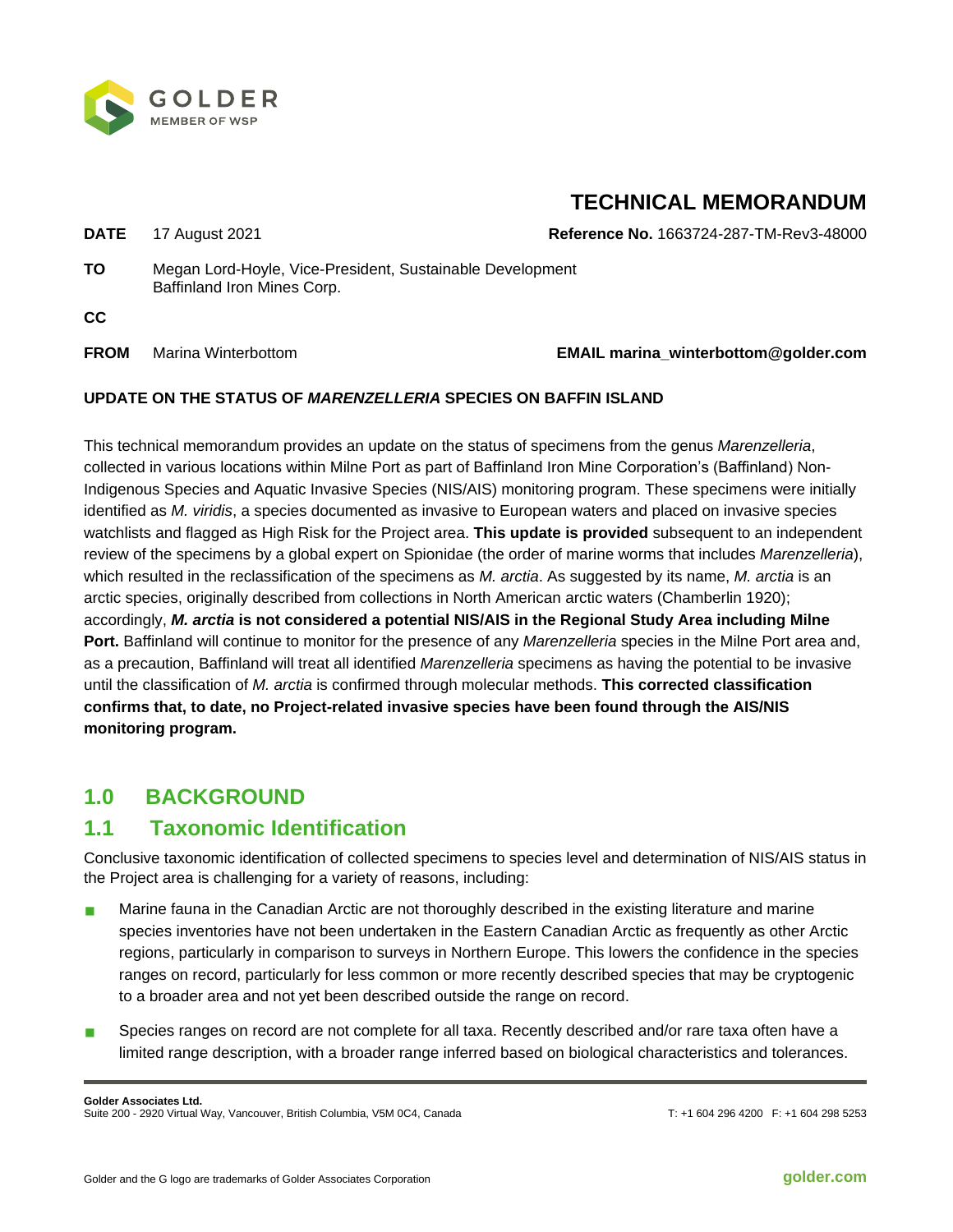- Redescriptions and reclassifications of species and taxonomic groups lead to difficulties in determining the historic range of a species. The range on record may be linked to a previous name or description and existing species inventories and databases are not always updated as new species descriptions are accepted. Archived samples are often no longer available for review following redescription, leading to uncertainty in the species identification prior to the redescription or reclassification.
- **Many available species descriptions are based on adult samples, with limited description of immature,** juvenile or larval characteristics. Non-adult specimens may lack features present in adults that allow for specific identification (Steinerstauch 2019, pers. comm.).
- **Fragmented samples, or samples damaged during collection, may also be missing key features that would** be used to determine species.
- **Availability of publications may impact descriptions. More recently published works may not be readily** available or accepted by the wider taxonomic community, and updates may not be reflected in the identification keys used by the taxonomy labs.

Due to these uncertainties, Baffinland has developed an AIS/NIS monitoring protocol aimed to assess risk of Project-related introductions. The initial stages of the protocol involve independent verification of the specimens by outside laboratories or experts in the relevant taxonomic groups to confirm or clarify the initial identification, where required.

## **1.2 Genus** *Marenzelleria –* **Species Description and Known Geographic Distributions**

The genus *Marenzelleria* contains five recognized species, of which *M. bastropi* and *M. neglecta* are the most recently described (Bick 2005; Sikorski and Bick 2004). *Marenzelleria* sp. can be difficult to distinguish based simply on morphology due to a combination of limited descriptions, overlapping morphological traits, lack of differentiating features in immature specimens, and hybridization between species (Sikorski and Bick 2004; Bick 2005; Blank et al. 2005). *M. viridis*, *M. neglecta*, and *M. arctia,* in particular, are morphologically similar, resulting in the three species being part of a cryptic sibling species complex (Sikorski and Bick 2004; Bick 2005; Green 2015). The recent redescriptions of the genus, descriptions of new species based on historical collections (*M. bastropi* and *M. neglecta*), incorrect species denomination in reporting, and synonymization of the former description of *M. jonesi* with *M. viridis* lead to uncertainty in the historical specimen records, particularly where distributions overlap (Blank et al. 2008; Sikorski and Bick 2004). As many historically collected specimens are no longer available, there is an inherent uncertainty in the actual species that may be represented by these original collections. Despite morphological similarities between species, there are notable behavioral and ecological differences that may aid in species differentiation (Renz and Forster 2013; Sikorski and Bick 2004).

At present, recognized species in the genus include:

 *M. arctia* – an Arctic Basin species, first described in the Beaufort Sea, Alaska, USA (Chamberlin 1920). Generally found at depths from 0 to 30 m, with an apparent preference of depths between 20-30 m (Sikorski and Bick 2004; Green 2015). Tolerant of large fluctuations in temperature and salinity, with salinities of 3-16‰ being the most favourable range (5-7‰ for reproduction) (Sikorski and Bick 2004). Phylogenetic analysis of *Marenzelleria* suggests *M. arctia* is the most basal taxon in the genus and may represent the ancestral species (Blank and Bastrop 2008).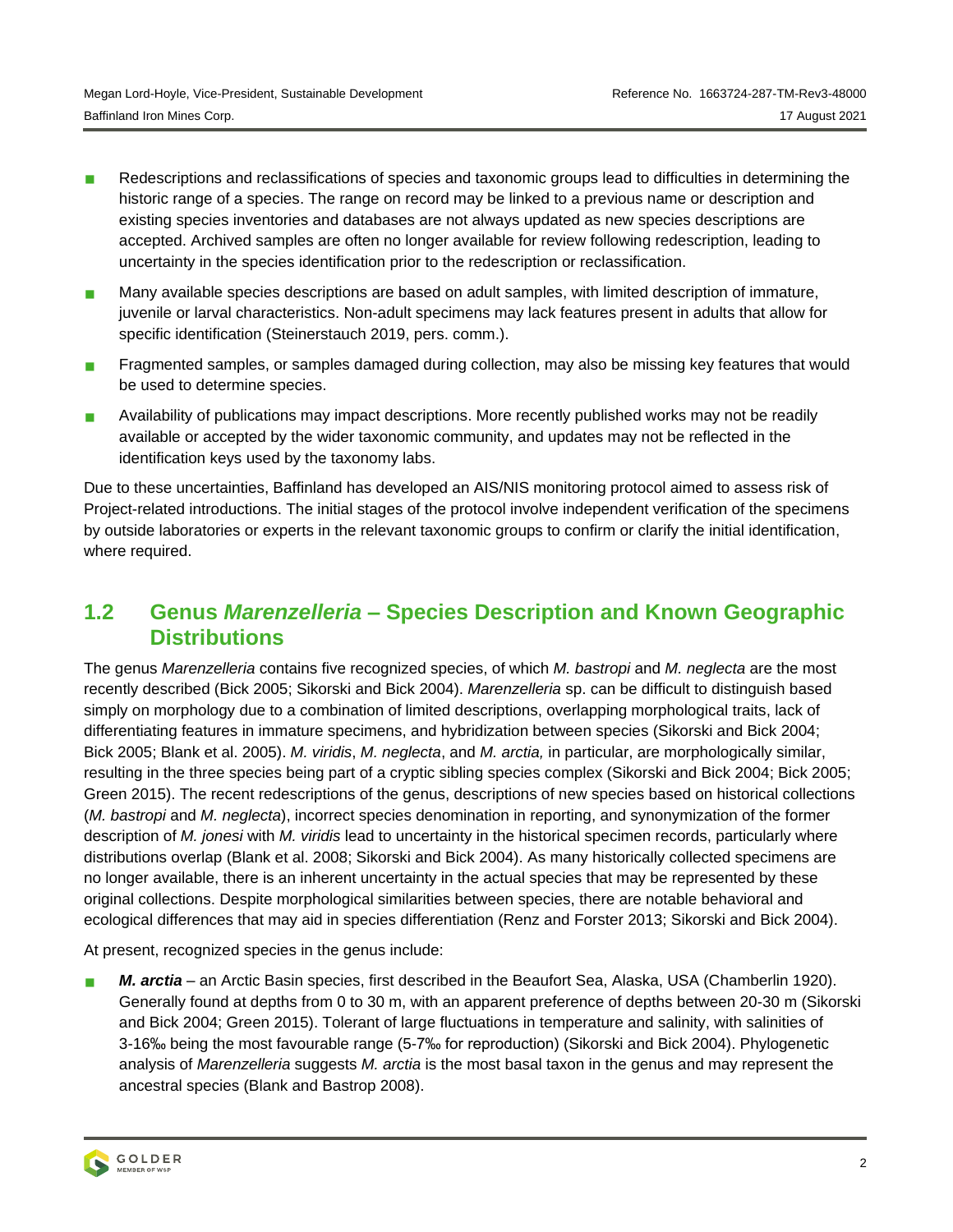- *M. bastropi* (*M.* sp. A, *M.* Type III<sup>1</sup>) Most recently described species in genus. Current known distribution is limited to Currituck Sound, North Carolina, where it occurs sympatrically with *M. neglecta*. Closely related (morphologically) to *M. neglecta* and *M. viridis*.
- *M. neglecta* **(***M.* **Type II)** Indications of a broad range, including the Atlantic Ocean, the Baltic Sea, and the Arctic Ocean (Bastrop et al. 1997; Sikorski and Bick 2004). Morphologically similar to *M. viridis*, and having overlapping habitats, differentiation between *M. viridis* and *M. neglecta* may be made based on *M. neglecta*  generally preferring lower salinities (0.5-10‰ compared to 16‰ for *M. viridis*) (Sikorski and Bick 2004).
- *M*. *viridis* **(***M.* **Type I)** natural range presumed to be the western coast of the north Atlantic described as native to east coast North America from Nova Scotia to Delaware, with a probable native range that includes waters around Newfoundland to Chesapeake Bay (Fofonoff et al. 2021). *M. viridis* is apparently more sensitive to low salinities compared to other species of *Marenzelleria*, typically found in eulittoral habitats with brackish waters where salinities do not fall below 16‰ (Sikorski and Bick 2004; Bastrop and Blank 2006).
- *M*. *wireni* distributed in arctic waters. Found in a range of depths between 1 m and 55 m, where salinities are not below 30‰ (Sikorski and Bick 2004).

## **1.2.1 History on the Classification of** *Marenzelleria as Invasive*

The genus *Marenzelleria* (presumably *M. viridis*) was first detected in waters outside of its natural ranges in 1979 (Bastrop and Blank 2006; O'Reilly and Nowacki 2019). The initial introductions in the North Sea led to rapid expansion, with detections occurring in most North Sea estuaries in the following years, and the first detection in the Baltic Sea occurring in 1985 (Bastrop and Blank 2006). Since the genus was first confirmed in the North Sea, invasions of one or more species (including *M. viridis, M. neglecta* and *M. arctia*) have been confirmed in the Pacific Ocean, North Sea, Baltic Sea, Barents Sea, White Sea and Sea of Azov (Bastrop and Blank 2006; ICES 2016; Fofonoff et al. 2021). *Marenzelleria* spp. are considered to be among the most successful invasive species in the Baltic Sea (ICES 2016).

Native species and functional diversity are generally naturally low in areas where *Marenzelleria* spp. have successful invaded (Kauppi et al. 2015; Maximov et al. 2014). In particular, these areas are characterized by very low abundances of marine polychaete worms, especially larger burrowing forms functionally similar to *Marenzelleria* (Maximov 2015; Quintana et al. 2018)*.* These ecosystems are generally adapted to an absence of bioturbators and, due to a lack of competition, *Marenzelleria* spp. were able to fill that void, disrupting the existing environment by changing sediment characteristics through burrowing behaviour. In addition to low diversity, increasing eutrophication has also caused these areas to be vulnerable to successful invasion by *Marenzelleria*  and other invasive species (Kauppi et al. 2015; Maximov et al. 2014).

Accordingly, *M. viridis* and *M. neglecta* are listed in the Database of Global Marine Invasive Species Threats as 'invasive to areas outside of East Coast North America' (Molnar et al. 2008). They are also listed in the National Risk Assessment as a potential invader to Canadian waters, including the Arctic region (Casas-Monroy et al. 2014).

<sup>&</sup>lt;sup>1</sup> Type I, II, and II, and sp. A were names assigned to specimens with features that differentiated them from currently described species. While descriptions now exist, these names are still used in some literature, or were used in literature relevant to this memo.

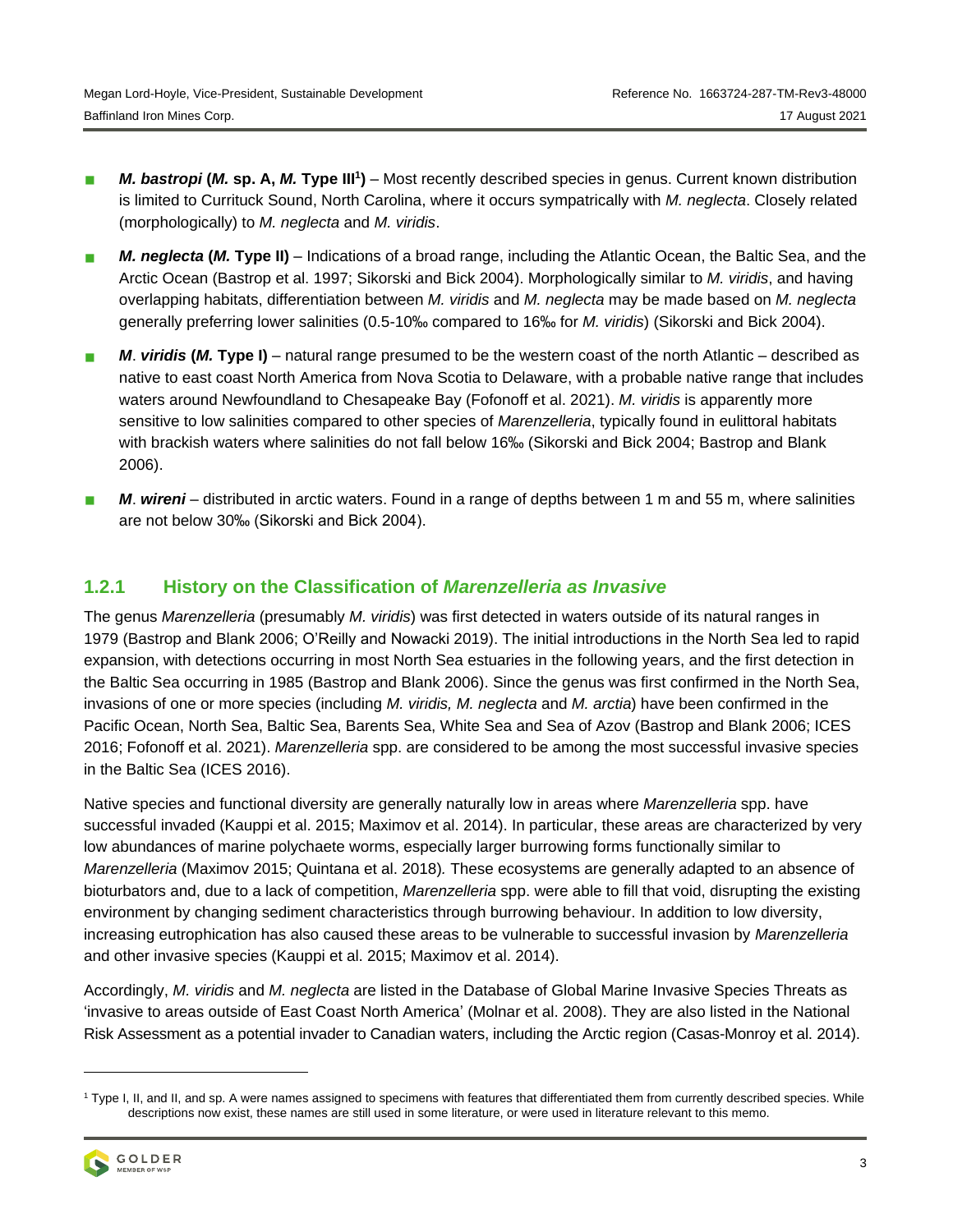However, collections of *M. viridis* in Canadian waters, including the Canadian Arctic, may indicate the currently listed range or taxonomic record is incomplete (Stewart et al. 1985; Cusson 2018; Brown et al. 2011; GBIF 2021; Miller et al. 2014). A review of the literature indicates that while the known documented range of the species does not include the Canadian Arctic, available evidence via historical collections suggested the genus was present in the area prior to Project operations and that *M. viridis* may be cryptogenic, if not indigenous to the Canadian Arctic (Stewart et al. 1985; Cusson 2018; Brown et al. 2011; GBIF 2021; Miller et al. 2014; Golder 2021a). However, due to the morphological similarities between species and the lack of available specimens for review, these may represent instances of *M. arctia*, or possibly *M. wireni* or *M. neglecta* (Radashevsky 2021, pers. comm.)

The primary invasion vector is considered to be transport through ballast water and sediments and once established, locally by currents (Bastrop et al. 1997; Molnar et al. 2008). In locations where *Marenzelleria* has been introduced, it may reach high densities, in some locations replacing native infauna and altering sediment characteristics (Molnar et al. 2008; Fofonoff et al. 2021). Once established, management is considered highly difficult or impossible (Molnar et al. 2008).

## **1.3 History of** *Marenzelleria* **at Milne Port**

Specimens from the genus *Marenzelleria* were identified in benthic samples collected in Milne Port between 2016 and 2020 (Figure 1, [Table](#page-5-0) 1). These samples were all collected shallow waters (3 m to 35 m) along the southern shore, primarily in locations known to have considerable freshwater influence, either from Phillips Creek, or from other smaller watercourses flowing into Milne Port. In 2016, 2017 and 2018, the collected specimens were unable to be identified to species level. In 2019 and 2020, specimens were initially identified as *Marenzelleria viridis*. The specimens were flagged for further review due to this species' invasive status in Europe and their inclusion on several invasive species watchlists. At the recommendation of Fisheries and Oceans Canada (DFO), these specimens were sent to the Benthic Ecology Lab at Université Laval for independent verification, which agreed with the identification of *M. viridis*.

Subsequent to this initial identification, in 2020, locations where *M. viridis* was found in 2019 were targeted for resampling with a focus on collection of specimens for DNA barcoding to resolve the species identification. Despite targeted sampling in areas previously found to have the species, no potential *M. viridis* specimens were found in benthic samples collected for DNA (Golder 2021a). Most stations where *Marenzelleria* sp. were collected in 2016, 2017 and 2018 have not been directly resampled, due to changes in the design of the program when station numbers were increased to provide better coverage of the marine environment. However, the expanded program has stations in close proximity to the old locations, allowing for the general locations to be resampled in 2019 and 2020 [\(Table](#page-5-0) 1). Of the historic stations with updated locations, only SW-2 (equivalent to BM-7) has had *Marenzelleria* collected in more than one sample year, with no new collections in 2020, indicating that *Marenzelleria* is not displaying invasive behaviours in Milne Port [\(Table](#page-5-0) 1).

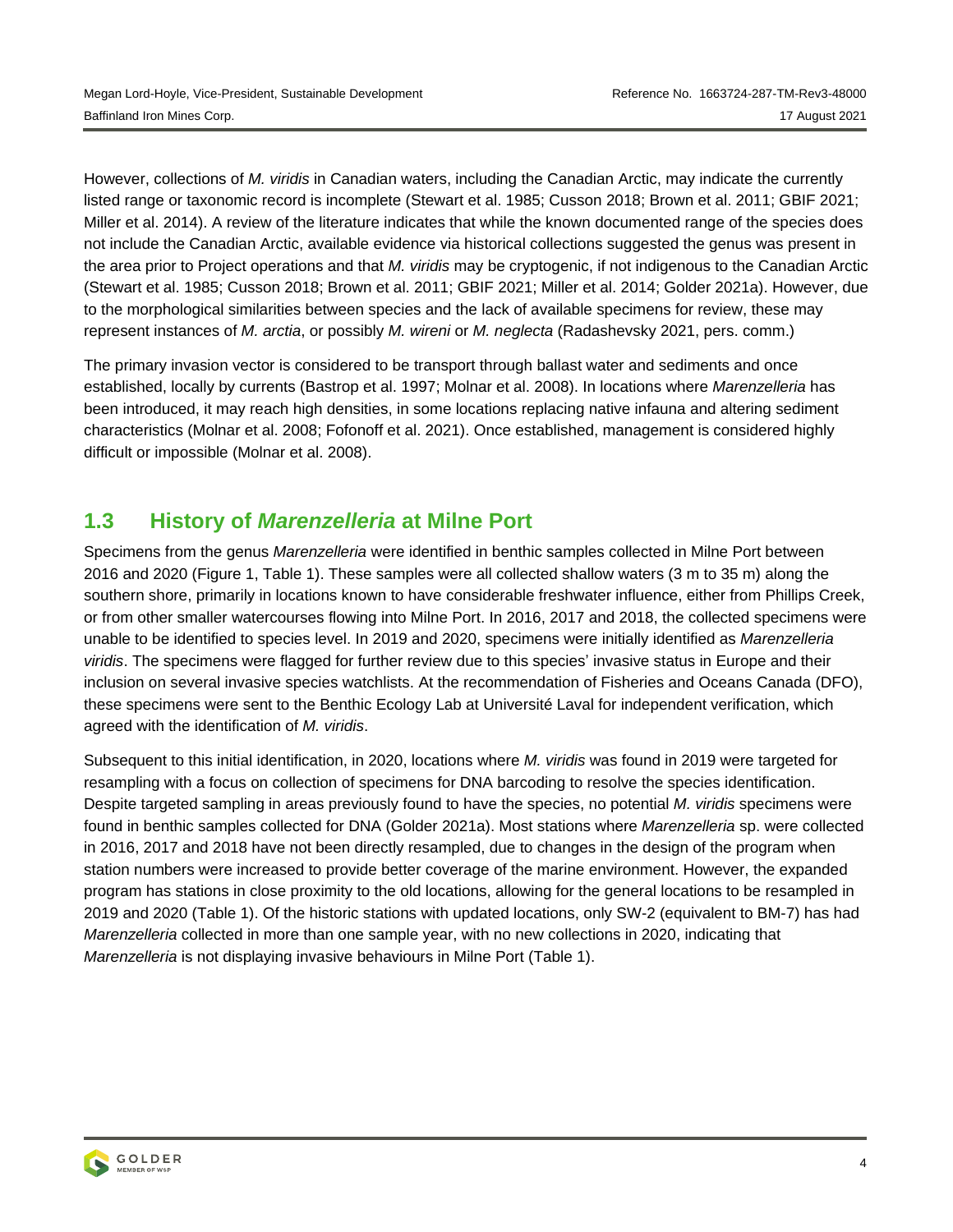

**Marenzelleria sp.** (2017)

PATH: I:\2016\1663724\Mapping\MXD\48000\_FinalHearing\1663724\_48000\_03\_Fig01\_MarenzelleriaObservations\_Rev0.mxd\_PRINTED ON: 2021-08-17 AT: 4:25:36 PM

- **Marenzelleria sp.** (2018)
- !( *Marenzelleria viridis* (2019)
- !( *Marenzelleria viridis* (2020)

PROJECT

MARY RIVER PROJECT

TITLE

#### *Marenzelleria* **OBSERVATIONS IN MILNE PORT OVER TIME**

|                                                                                                                                                                 |          |     |                        | CONSULTANT          |  | YYYY-MM-DD      | 2021-08-17    |  |
|-----------------------------------------------------------------------------------------------------------------------------------------------------------------|----------|-----|------------------------|---------------------|--|-----------------|---------------|--|
|                                                                                                                                                                 |          | 250 | 500                    |                     |  | <b>DESIGNED</b> | СB            |  |
|                                                                                                                                                                 |          |     |                        |                     |  | <b>PREPARED</b> | AJA           |  |
| <b>REFERENCE(S)</b>                                                                                                                                             | 1:15.000 |     | <b>METRES</b>          |                     |  | <b>REVIEWED</b> | <b>MW</b>     |  |
| MILNE PORT IMAGERY CAPTURED AUGUST 2020 © 2020 DIGITAL GLOBE. ADDITIONAL                                                                                        |          |     |                        |                     |  | APPROVED        | MW            |  |
| IMAGERY COPYRIGHT © 20190802 ESRI AND ITS LICENSORS. SOURCE: MAXAR VIVID. USED_<br>UNDER LICENSE. ALL RIGHTS RESERVED.<br>PROJECTION: UTM ZONE 17 DATUM: NAD 83 |          |     | PROJECT NO.<br>1663724 | CONTROL<br>48000-03 |  | <b>REV</b>      | <b>FIGURE</b> |  |

#### **REFERENCE(S)**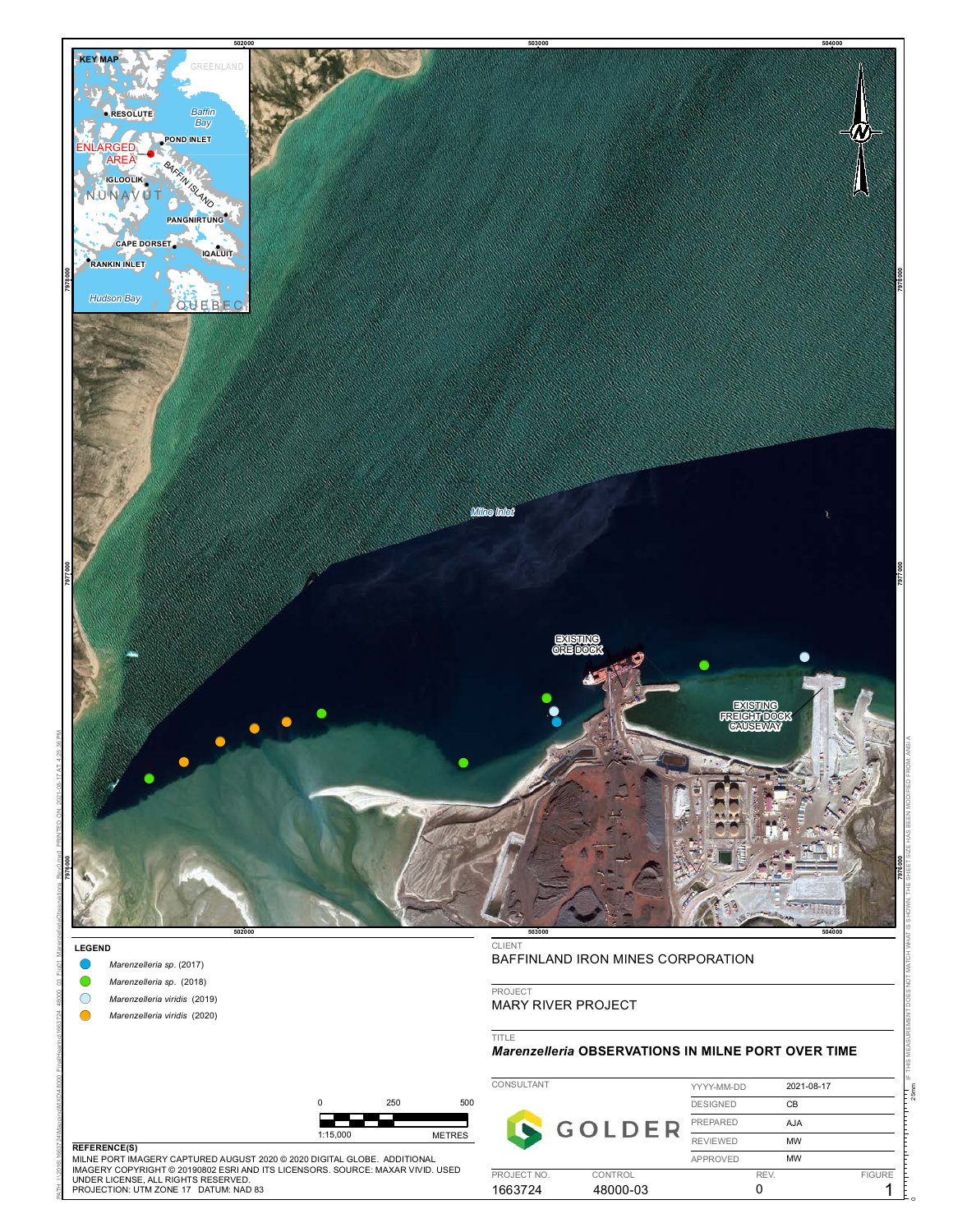| <b>Initial</b><br><b>Identification</b> | Year | Collected/<br><b>Identified By1</b> | <b>Locations</b>                          | <b>Collection</b><br><b>Depth</b>       | <b>Site</b><br><b>Conditions</b> | <b>Comments</b>                                                                                                                           |  |
|-----------------------------------------|------|-------------------------------------|-------------------------------------------|-----------------------------------------|----------------------------------|-------------------------------------------------------------------------------------------------------------------------------------------|--|
| Marenzelleria sp.                       | 2016 | SEM/<br>Envirosphere                | Not reported                              | Not<br>Reported                         | Not reported                     | Single specimen identified in<br>benthic samples, specific<br>location not reported.                                                      |  |
| Marenzelleria sp.                       | 2017 | Golder/<br><b>Biologica</b>         | <b>BM-7</b>                               | $3 - 15$ m <sup>*</sup>                 | Estuarine                        | 2 specimens collected at former<br>station, close to current station<br>SW-2 (sampled 2019, 2020)                                         |  |
| Marenzelleria sp.                       | 2018 | Golder/<br><b>Biologica</b>         | BM-1, BM-7,<br>BM-9, BM-10,<br>BW-4, BW-5 | $3-35$ m <sup>*</sup>                   | Fresh/<br>estuarine              | Locations near or equivalent to<br>current stations SW-5, SW-2,<br>SE18-1, SE18-2 (sampled<br>2019, 2020), SW-10, SW-15<br>(sampled 2020) |  |
| Marenzelleria<br>viridis                | 2019 | Golder/<br><b>Biologica</b>         | SE-1, SW-2                                | 12 m, 21 m                              | Salt/<br>estuarine               | Targeted again for sampling in<br>2020, with no new Marenzelleria<br>collections                                                          |  |
| Marenzelleria<br>viridis                | 2020 | Golder<br>/Biologica                | SW-11, SW-12,<br>SW-13, SW-14             | 17.2 m.<br>17.7 m.<br>13.5 m.<br>18.2 m | Fresh/<br>estuarine              | New stations, but within 50 m of<br>some historic sampling<br>locations                                                                   |  |

#### <span id="page-5-0"></span>**Table 1: History of Marenzelleria Specimen Collection in Milne Port**

<sup>1</sup>SEM: Sikumiut Environmental Management Ltd, Envirosphere: Envirosphere Consultants Ltd., Biologica: Biologica Environmental Services Ltd. \*Notes: depth range reported only, specific depth at collection not available

## **2.0 INDEPENDENT VERIFICATION**

Specimens collected in 2020 that were identified and independently verified as *M. viridis* by both Biologica and Laval were sent to Dr. Vasily Radashevsky of the Russian National Scientific Center of Marine Biology in Vladivostok. Biologica recommended Dr. Radashevsky review the identification due to his expertise on Spionidae, the order of marine worms that contains *Marenzelleria*, as well as his familiarity with Canadian spionids through collaborative research with the Canadian Museum of Nature in Ottawa. Dr. Radashevsky examined four specimens fixed in formalin. All specimens were determined to be in very good condition at the time of receipt (Radashevsky 2021, pers. comm.). At present, *M. arctia* and *M. viridis* can only be distinguished morphologically by their maximal size and number of branchiate chaetigers*<sup>2</sup> .* Based on morphological examination, Dr. Radashevsky concluded that all specimens sent to him from Milne Port matched features described for *M. arctia*. Further, while not a conclusive distinguishing trait, pigmentation in the head of the specimens closely matched specimens of *M. arctia* from the White Sea (Radashevsky 2021, pers. comm.). **For these reasons, Dr. Radashevsky was confident in the identification of the specimens as** *M. arctia***, as opposed to the previously assumed** *M. viridis* **based on his experience in specific identification for this genus.**

The *M. arctia* specimens identified by Dr. Radashevsky were deposited in the public polychaete collection at the National Scientific Center of Marine Biology in Vladivostok, Russia and will be reported on in conjunction with other *Marenzelleria* specimens in upcoming review of the genus (Radashevsky et al. under review) and a description of *M. arctia* currently in preparation (Radashevsky et al. in prep).

<sup>2</sup> If a specimen has fewer than 120 chaetigers in total, and up to 40 branchiate chaetigers, it is classified as *M. arctia* whereas if a specimen has up to 250 chaetigers in total and up to 130 branchiate chaetigers, it is classified as *M. viridis* (Radashevsky 2021, pers. comm.)

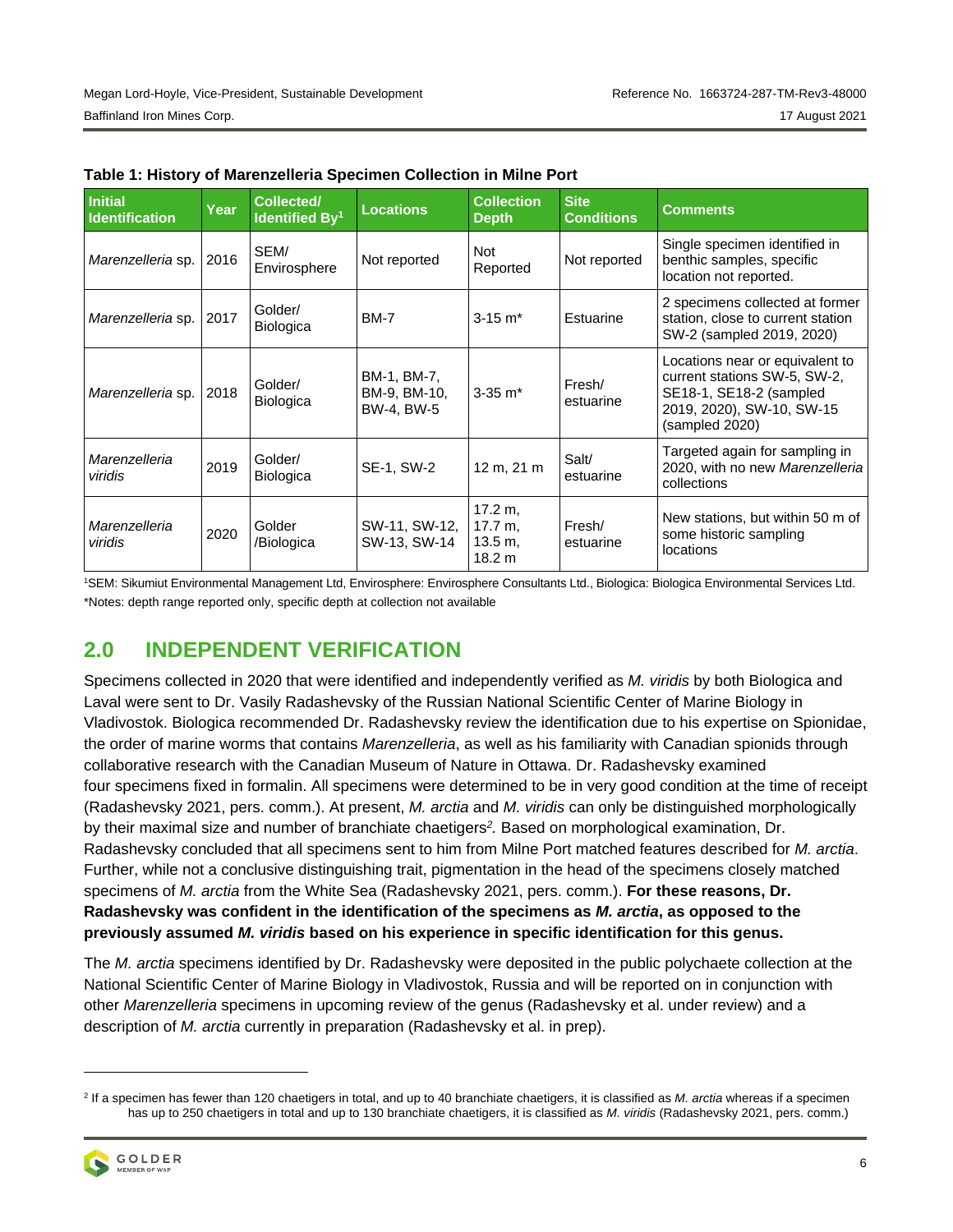## **2.1.1 Supporting Evidence to Independent Verification**

As described in detail in Section 8.5.4.1.8 of the 2020 MEEMP report, a Multiple Lines of Evidence (MLE) test was performed for *M. viridis* to evaluate supporting information related to its potential invasiveness at Milne Port. Increased sampling effort in Milne Port indicated no warning signs of invasion such as a decrease in benthic community indicators (e.g., diversity, richness, evenness) in conjunction with an increase in the relative abundance of *M. viridis*. Rather, benthic infaunal communities were shown to be diverse and well established throughout Milne Port (Golder 2021a).

Benthic sampling (Golder 2021a) in Milne Port demonstrated a high abundance and diversity of polychaetes in this area. The local receiving environment is not subject to the degree of disturbance from eutrophication as observed in other areas such as the Baltic Sea. *Marenzelleria* spp. are not expected to have a competitive advantage in Milne Port as was observed during invasions in Europe. Should a non-indigenous species of the genus *Marenzelleria* be introduced to Milne Port, the risks of an invasion similar in scale to what has been observed in European waters is therefore not expected.

This corrected species identification is further supported by the environmental conditions at Milne Port. Oceanographic data collected at Milne Port indicates that the nearshore environment is subject to a wide range of salinity (from near zero to 30 PSU - approximately equivalent to 0-30‰),) and water temperature (0°C to 12°C) due to distinct water masses moving with tides, presumed to be influenced by freshwater input from Phillips Creek and melting sea ice in Milne Port (Golder 2021b). *Marenzelleria* specimens identified between 2016-2020 were collected in similar locations to the Ore Dock tide gauge and the mouth of Phillips Creek. The range of temperatures and salinities observed in the area support the identification of M. arctia, which is more tolerant of large fluctuations in temperature and salinity, and generally found in lower salinities compared to M. viridis, which is not typically found in areas where salinity falls below 16‰ (Sikorski and Bick 2004; Green 2015; Quintana et al. 2018).

# **3.0 NEXT STEPS**

Due to the initial species level identification of *Marenzelleria* specimens as *M. viridis* and the difficulties in conclusively identifying *Marenzelleria* species by non-molecular methods, outlined in Section 1.1, Baffinland will continue to monitor for the presence of any *Marenzelleria* species in the Milne Port area. As a precaution, Baffinland will treat all identified *Marenzelleria* specimens as having the potential to be invasive until the classification of *M. arctia* is confirmed through molecular methods. *Marenzelleria* species are distinguishable through COI<sup>3</sup> sequences, and conclusive determination of species will be based on DNA barcoding of future *Marenzelleria* specimens collected in Milne Port (Radashevsky 2021, pers. comm.).

Baffinland will continue to undertake targeted monitoring for this genus in Milne Port, will send any specimens collected in summer 2021 for DNA analysis, and will continue to collaborate with federal and global specialists to resolve species. In addition, Baffinland is currently working with Biologica to retrieve and send all archived *Marenzelleria* samples from the NIS/AIS monitoring program to Dr. Radashevsky for taxonomic review

<sup>&</sup>lt;sup>3</sup> COI refers to the mitochondiral cytochrome c oxidase subunit I gene. DNA barcoding involves sequencing a short fragment of the COI gene (which act as "DNA barcodes") from taxonomically unknown specimens and performing comparisons with a library of [DNA](https://www.sciencedirect.com/topics/medicine-and-dentistry/dna-barcoding) barcodes of known taxonomy.

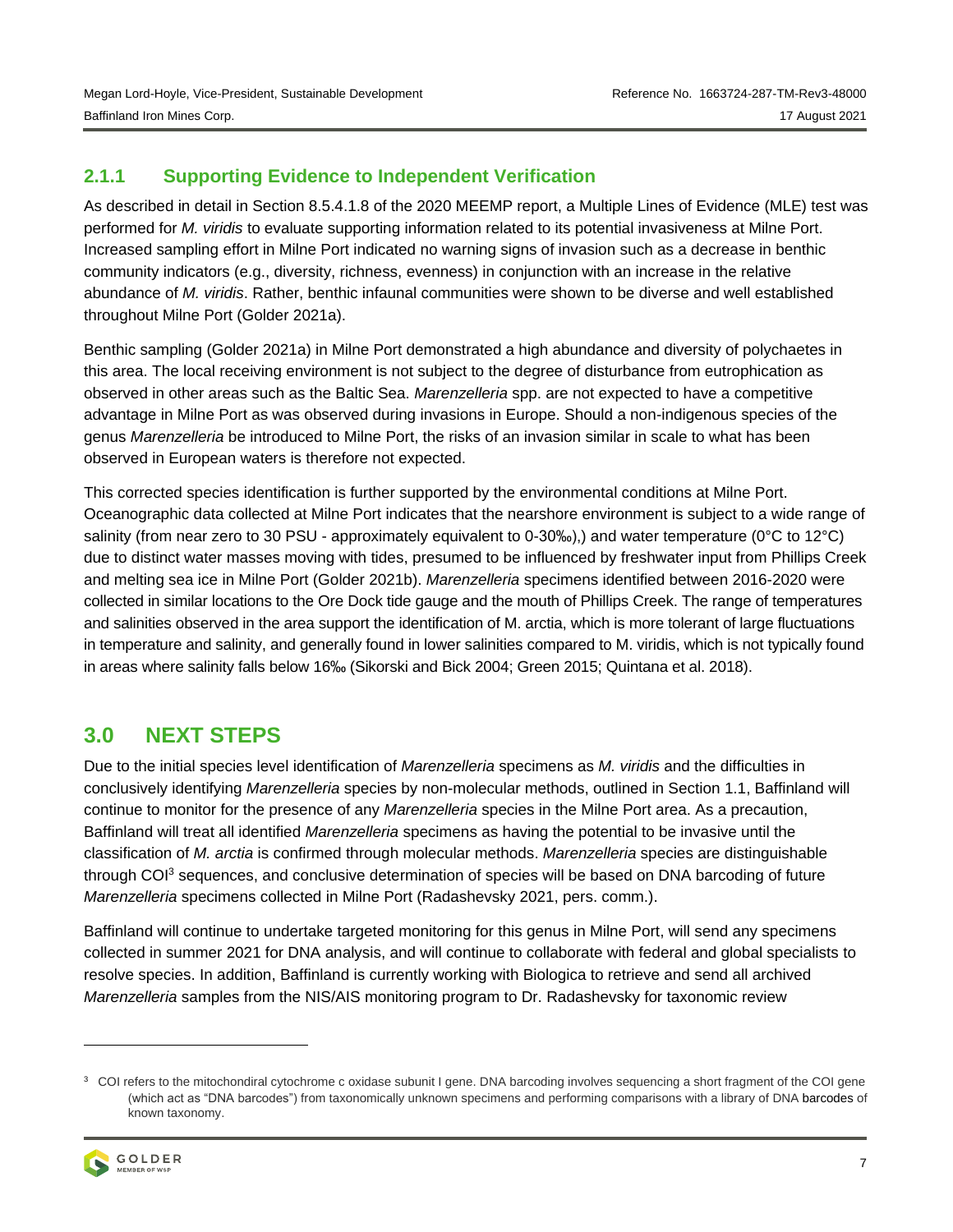## **4.0 CLOSURE**

We trust this information is sufficient for your needs at this time. Should you have any questions or concerns, please do not hesitate to contact Marina Winterbottom, on behalf of the undersigned, at 604-296-7312.

## **Golder Associates Ltd.**

Don Gamble, RPP, MCIP, RPBio Phil Rouget, BSc, MSc, RPBio **Principal, Senior Environmental Planner Senior Marine Biologist** *Principal, Senior Environmental Planner* 

CB/PR/MW/PO/DG/syd

Christine Bylenga, PhD<br>
Marina Winterbottom, BSc, MMM, RPBio<br>
Senior Marine Biologist *Marine Scientist Senior Marine Biologist* 

https://golderassociates.sharepoint.com/sites/11206g/deliverables (do not use)/issued to client\_for wp/1663724-287-tm-rev3-48000/1663724-287-tm-rev3-48000 bim marenzelleria status 17aug\_21.docx

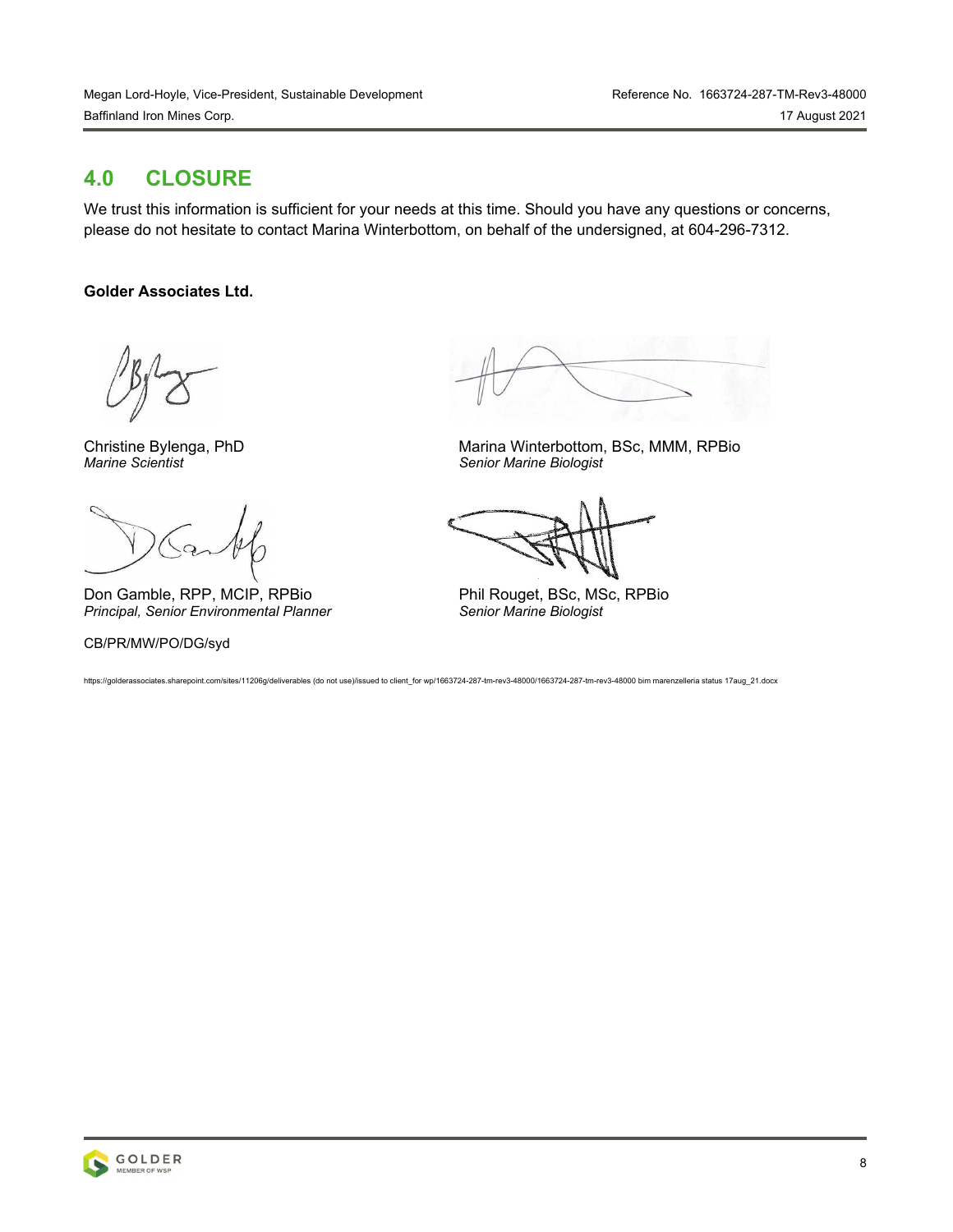## **5.0 REFERENCES**

- Bastrop R, Röhner M, Sturmbauer C, Jürss K. 1997. Where did *Marenzelleria* spp. (Polychaeta: Spionidae) in Europe Come From? Aquatic Ecology 31: 119-136.
- Bastrop R, Blank M. 2006. Multiple Invasions A Polychaete Genus Enters the Baltic Sea. Biological Invasions 8: 1195-1200.
- Bick A. 2005. A New Spionidae (Polychaeta) from North Carolina, and a Redescription of *Marenzelleria wireni*  Augner, 1913, from Spitsbergen, with a key for all species of *Marenzelleria*. Helgoland Marine Research 59: 265-272.
- Blank M, Bastrop R. 2008. Phylogeny of the Mud Worm Genus *Marenzelleria* (Polychaeta, Spionidae) Inferred from Mitochondrial DNA Sequences. Zoologica Scripta.
- Blank M, Bastrop R, Röhner M, Jürss K. 2004. Effect of Salinity on Spatial Distribution and Cell Volume Regulation in Two Sibling Species of Marenzelleria (Polychaeta: Spionidae). Marine Ecology Project Series 271:193-205.
- Blank M, Laine AO, Jürss K, Bastrop R. 2008. Molecular Identification Key Based in PCR/RFLP for Three Polychaete Sibling Species of the Genus *Marenzelleria* and the Species Current Distribution in the Baltic Sea. Helgoland Marine Research 62: 129-141.
- Brown TM, Edinger EN, Hooper RG, Belliveau K. 2011. Benthic Marine Fauna and Flora of Two Nearshore Coastal Locations in the Western and Central Canadian Arctic. Arctic 64(3): 281-301.
- Casas-Monroy O, Linley RD, Adams JK, Chan FT, Drake DAR, Bailey SA. 2014. National risk assessment for introduction of aquatic nonindigenous species to Canada by ballast water. Canadian Science Advisory Secretariat Research Document 2013/128. VI + 73 p.
- Chamberlin RV. 1920. The Polychaetes Collected by the Canadian Arctic Expedition, 1913-18. Report of the Canadian Arctic Expedition 1913-18. 9B:1-41.
- Fofonoff, P.W., Ruiz, G.M., Steves, B., Simkanin, C., Carlton, J.T. 2021. National Exotic Marine and Estuarine Species Information System. [Accessed August 2021]. [http://invasions.si.edu/nemesis/.](http://invasions.si.edu/nemesis/)
- GBIF (Global Biodiversity Information Facility). 2021. Global Biodiversity Information Facility (GBIF). [Accessed August 2021].<https://www.gbif.org/>
- Golder (Golder Associates Ltd.). 2021a. Mary River Project 2020 Marine Environmental Effects Monitoring Program (MEEMP) and Aquatic Invasive Species (AIS) Monitoring Program. Prepared for Baffinland Iron Mines Corporation, Oakville, Ontario. Golder Doc. No. 1663724-281-R-RevB; 23 April 2021. 1517 p.
- Golder. 2021b. Baffinland Milne Port Tide Gauge Data Collection 2020 Ice Free Season. Prepared for Baffinland Iron Mines Corporation, Oakville, Ontario. Golder Doc. No. 1663724-262-TM-RevA; 29 January 2021.
- Green S. 2015. The Diet and Influence of the Spionid Polychaete *Marenzelleria* on Benthic Communities in Coastal Newfoundland. [MSc Thesis]. St. John's, NL. Memorial University of Newfoundland. 146 p.